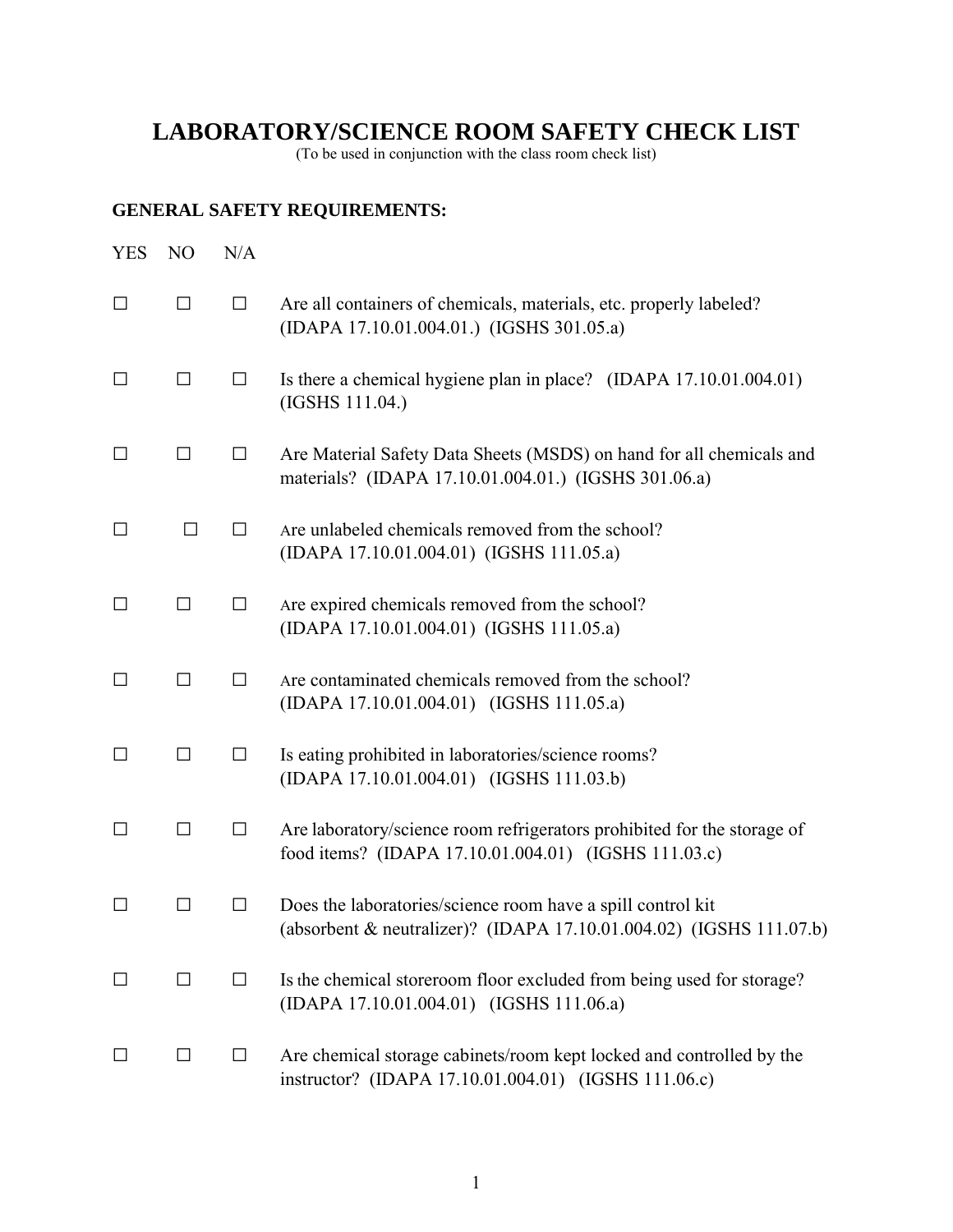| <b>YES</b> | N <sub>O</sub> | N/A    |                                                                                                                                                                   |
|------------|----------------|--------|-------------------------------------------------------------------------------------------------------------------------------------------------------------------|
| $\Box$     | $\Box$         | $\Box$ | Are poisons marked with the skull and crossbones and the word poison?<br>(IDAPA 17.10.01.004.03) (IGSHS 111.05.b)                                                 |
| $\perp$    | $\Box$         | $\Box$ | Are heavy and large bottles stored near the floor?<br>(IDAPA 17.10.01.004.01) (IGSHS 111.06.d)                                                                    |
| $\Box$     | $\Box$         | $\Box$ | Are heavy and large bottles protected from breakage?<br>(IDAPA 17.10.01.004.01) (IGSHS 111.06.d)                                                                  |
| $\Box$     | $\Box$         | $\Box$ | Are chemicals prohibited from being stored above eye level?<br>(IDAPA 17.10.01.004.01) (IGSHS 111.06.e)                                                           |
| $\perp$    | $\Box$         | $\Box$ | Are chemicals that react with each other prohibited from being stored in<br>close proximity to each other? (IDAPA 17.10.01.004.01)<br>(IGSHS 111.06.f)            |
| $\Box$     | $\Box$         | ⊔      | Is adequate shelving provided to prevent chemicals from becoming<br>overcrowded and inaccessible? (IDAPA 17.10.01.004.05)<br>(IGSHS 111.06.g)                     |
| $\Box$     | □              | $\Box$ | Does chemical shelving have protective safety lips?<br>(IDAPA 17.10.01.004.05) (IGSHS 111.06.k)                                                                   |
| $\perp$    | $\Box$         | ⊔      | Is a periodically updated inventory of all chemicals maintained and<br>available? (IDAPA 17.10.01.004.01) (IGSHS 111.06.h)                                        |
|            | ΙI             | $\Box$ | Is the laboratory storage room properly ventilated?<br>(IDAPA 17.10.01.004.05) (IGSHS 111.06.j)                                                                   |
| $\perp$    | $\Box$         | $\Box$ | Is the chemical laboratory equipped with a fume hood?<br>(IDAPA 17.10.01.004.02) (IGSHS 111.07.c)                                                                 |
| $\perp$    | $\Box$         | $\Box$ | Is the fume hood exhaust kept under negative pressure until exhaust<br>ducting passes to the outside of the building. (IDAPA 17.10.01.004.05)<br>(IGSHS 111.03.h) |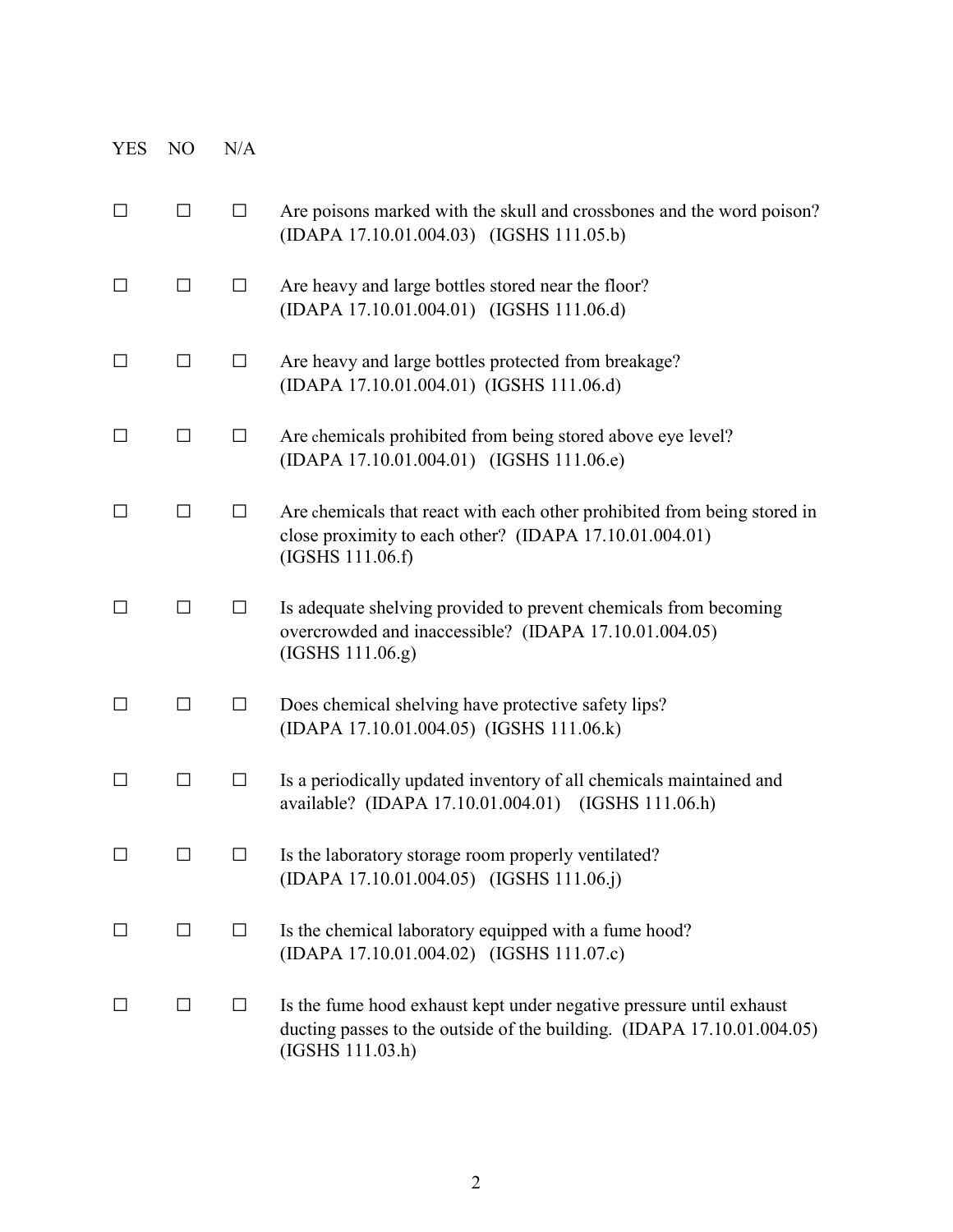| <b>YES</b> | N <sub>O</sub>    | N/A     |                                                                                                                                                                     |
|------------|-------------------|---------|---------------------------------------------------------------------------------------------------------------------------------------------------------------------|
| □          | $\Box$            | $\Box$  | Is the chemical laboratory/science room equipped with emergency<br>eyewash capable of 15-minutes continuous water flow?<br>(IDAPA 17.10.01.004.02) (IGSHS 111.07.d) |
| $\perp$    | $\Box$            | $\Box$  | Is the chemical laboratory/science room equipped with an emergency<br>overhead shower? (IDAPA 17.10.01.004.02) (IGSHS 111.07.e)                                     |
| $\perp$    | $\Box$            | $\Box$  | Are portable LP gas containers prohibited from being used in classrooms?<br>(IDAPA 17.10.01.004.04) (UFC 82.103b)                                                   |
| $\perp$    | □                 | $\Box$  | Is personal protective equipment provided for hazards?<br>(IDAPA 17.10.01.004.01.) (IGSHS 050.03.a)                                                                 |
| $\Box$     | $\Box$            | $\Box$  | Is eye protection worn when there is danger of eye injury?<br>(IDAPA 17.10.01.004.01.) (IGSHS 050.04.a)                                                             |
| П          | $\Box$            | $\Box$  | Is face protection worn when there is danger of face injury?<br>(IDAPA 17.10.01.004.01.) (IGSHS 050.04.a)                                                           |
| □          | $\Box$            | $\Box$  | Is the eye protection adequate for the hazard? (IDAPA 17.10.01.004.01.)<br>(IGSHS 050.04.b)                                                                         |
| $\Box$     | $\Box$            | $\Box$  | Is the face protection adequate for the hazard? (IDAPA 17.10.01.004.01.)<br>(IGSHS 050.04.b)                                                                        |
|            | $\vert \ \ \vert$ | $\perp$ | Is the eye protection reasonably comfortable? (IDAPA 17.10.01.004.01.)<br>(IGSHS 050.04.f)                                                                          |
| $\perp$    | □                 | $\Box$  | Is the face protection reasonably comfortable? (IDAPA 17.10.01.004.01.)<br>(IGSHS 050.04.f)                                                                         |
| $\perp$    | □                 | $\Box$  | Does the eye protection fit snugly? (IDAPA 17.10.01.004.01.)<br>(IGSHS 050.04.f.)                                                                                   |
|            | $\Box$            | $\Box$  | Does the face protection fit snugly? (IDAPA 17.10.01.004.01.)<br>(IGSHS 050.04.f)                                                                                   |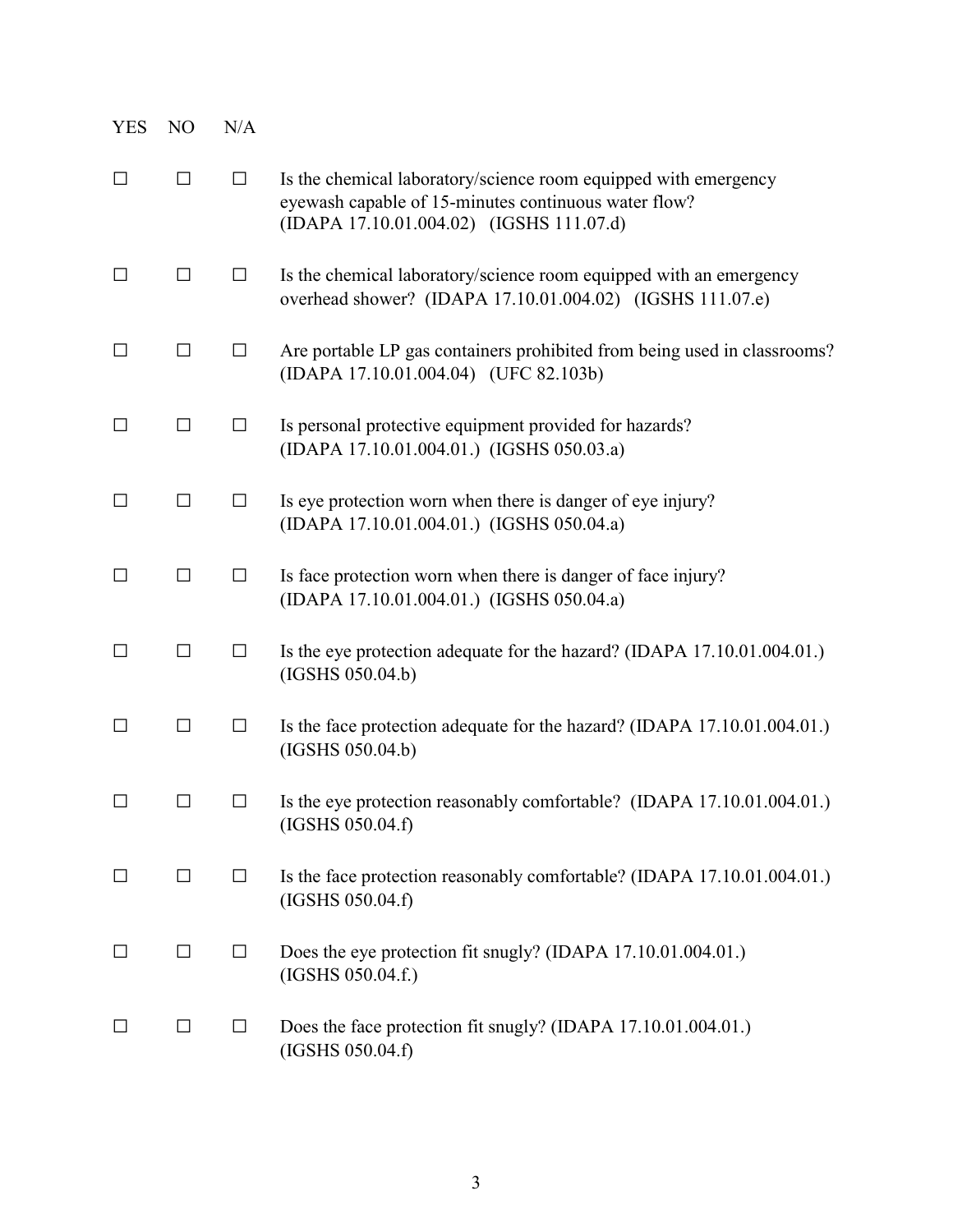| <b>YES</b>   | N <sub>O</sub>      | N/A    |                                                                                                                                                                        |
|--------------|---------------------|--------|------------------------------------------------------------------------------------------------------------------------------------------------------------------------|
| $\Box$       | $\Box$              | $\Box$ | Is the eye protection durable? (IDAPA 17.10.01.004.01.)<br>(IGSHS 050.04.f)                                                                                            |
| $\Box$       | $\Box$              | $\Box$ | Is the face protection durable? (IDAPA 17.10.01.004.01.)<br>(IGSHS 050.04.f)                                                                                           |
| $\Box$       | $\Box$              | □      | Is the eye protection clean and in good repair? (IDAPA 17.10.01.004.01.)<br>(IGSHS 050.04.g)                                                                           |
|              | <b>FIRE SAFETY:</b> |        |                                                                                                                                                                        |
| П            | П                   | □      | Is flammable and combustible waste material and residues controlled so<br>that they do not contribute to a fire emergency?<br>(IDAPA 17.10.01.004.01) (IGSHS 060.03.b) |
| ΙI           | □                   | $\Box$ | Is 10 gallons or more of flammable/combustible liquids stored in an<br>approved cabinet? (IDAPA 17.10.01.004.01.) (IGSHS 220.14.c)                                     |
| □            | $\Box$              | $\Box$ | Is the flammable/combustible liquid storage cabinet limited to 60 gallons<br>of class I or II liquids. (IDAPA 17.10.01.004.01.) (IGSHS 220.12.f)                       |
| П            | □                   | □      | Is the flammable/combustible liquid storage cabinet labeled<br>"FLAMMABLE KEEP FIRE AWAY"? (IDAPA 17.10.01.004.03.)<br>(IGSHS 220.12.h)                                |
| $\mathsf{L}$ | $\vert \ \ \vert$   | $\Box$ | Is the flammable/combustible liquid storage cabinet of double wall metal<br>construction? (IDAPA 17.10.01.004.01.) (IGSHS 220.12.i)                                    |
| $\Box$       | $\Box$              | $\Box$ | Does the flammable/combustible liquid storage cabinet have a 2-inch high<br>doorsill? (IDAPA 17.10.01.004.01.) (IGSHS 220.12.i)                                        |
| $\Box$       | $\Box$              | $\Box$ | Do the flammable/combustible liquid storage cabinet doors close<br>securely? (IDAPA 17.10.01.004.01.) (IGSHS 220.12.i)                                                 |
| $\Box$       | $\Box$              | $\Box$ | Does the flammable/combustible liquid storage cabinet have tight joints<br>and seams? (IDAPA 17.10.01.004.01.) (IGSHS 220.12.i)                                        |